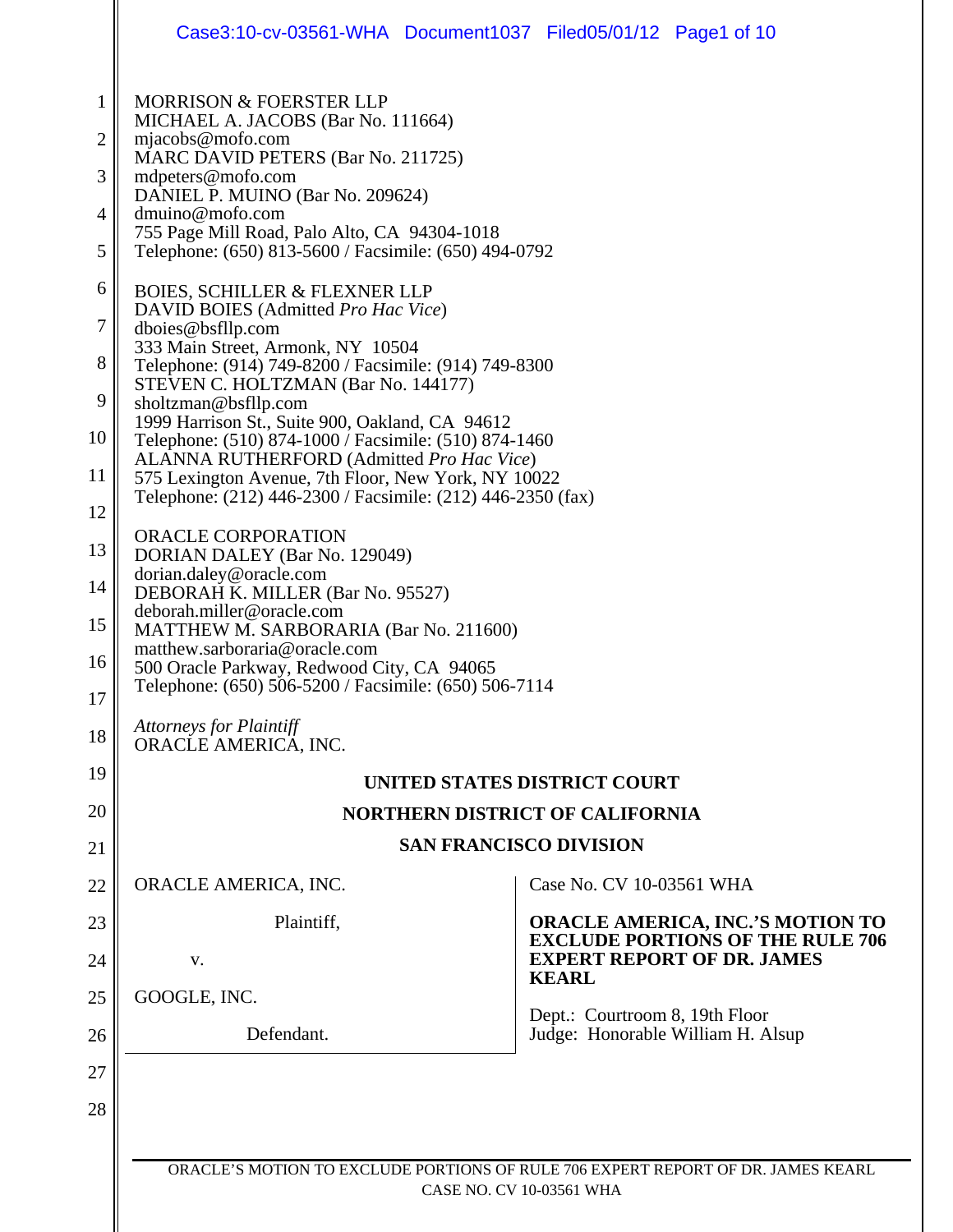| 1              | <b>NOTICE OF MOTION AND MOTION TO STRIKE</b>                                                            |  |
|----------------|---------------------------------------------------------------------------------------------------------|--|
| $\overline{2}$ | PLEASE TAKE NOTICE that Plaintiff Oracle America, Inc. ("Oracle") hereby moves to                       |  |
| 3              | exclude portions of the opinions and testimony of the court-appointed Rule 706 expert Dr. James Kearl.  |  |
| 4              | This motion is based on the following memorandum of points and authorities, the declaration of          |  |
| 5              | Meredith Dearborn and accompanying exhibits, the entire record in this matter, and on such evidence as  |  |
| 6              | may be presented at any hearing on this Motion, on a date to be determined by the Court, as well as any |  |
| 7              | other ground the Court deems just and proper.                                                           |  |
| 8              |                                                                                                         |  |
| 9              | Dated: May 1, 2012<br>STEVEN C. HOLTZMAN                                                                |  |
| 10             | By: /s/Steven C. Holtzman<br>Steven C. Holtzman                                                         |  |
| 11             | <b>Attorneys for Plaintiff</b>                                                                          |  |
| 12             | ORACLE AMERICA, INC.                                                                                    |  |
| 13             |                                                                                                         |  |
| 14             |                                                                                                         |  |
| 15             |                                                                                                         |  |
| 16             |                                                                                                         |  |
| 17             |                                                                                                         |  |
| 18             |                                                                                                         |  |
| 19             |                                                                                                         |  |
| 20             |                                                                                                         |  |
| 21             |                                                                                                         |  |
| 22             |                                                                                                         |  |

1

23

24

25

26

27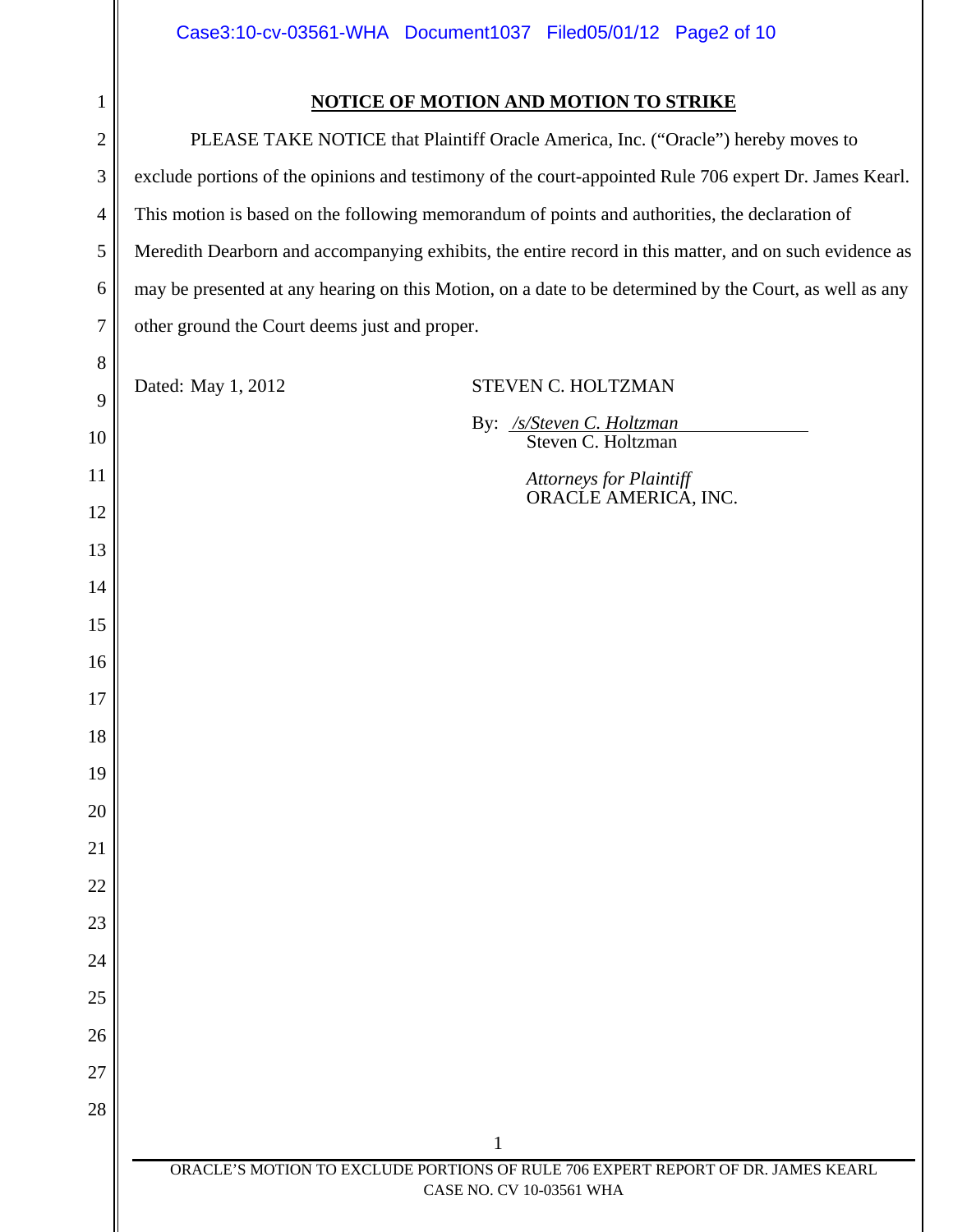1 2

3

4

5

6

7

22

23

24

## **MEMORANDUM OF POINTS AND AUTHORITIES**

## **I. INTRODUCTION**

Oracle moves again to strike one aspect of Dr. James Kearl's infringer's profits analysis: the accounting for and deduction of Google's Android expenses, as derived from the opinion of Google's copyright damages expert, Dr. Alan Cox. This motion follows this Court's previous order granting in part and denying in part Oracle's Daubert Motion Against Dr. Kearl and providing Google with an opportunity to remedy the defect underlying the previous report. (Dkt. No. 891).

8 9 10 11 12 13 14 15 16 17 18 19 20 21 In its original April 2, 2012 motion to strike this aspect of Dr. Kearl's opinion (Dkt. No. 850, at 1), Oracle argued, and the Court accepted, that Dr. Kearl "used figures for Android-related expenses from Google's expert Dr. Alan Cox's October 2011 damages report" and that those figures were from an "Android Profit-and-Loss Statement." (April 10, 2012 Order, Dkt. No. 891, at 4.) Dr. Kearl relies on Dr. Cox, who relies on a P&L statement that does not, on its face, establish that the costs it itemizes are properly attributed to Android or that they are "deductible expenses" within the meaning of 17 U.S.C. § 504. Dr. Cox, in turn, "did not conduct an independent audit of the P&L statement to determine its reliability" but instead "relied on interviews of Aditya Agarwal, a senior financial analyst at Google." (*Id.*) As stated in our previous motion (Dkt. 850), however, Mr. Agarwal was unable to explain the methodologies underlying that P&L statement when he testified as Google's Rule 30(b)(6) witness on "how Google accounts for Android-related revenues and expenses" in April 2011. (Dkt. 850 Ex. B (Agarwal Dep.) at 51:1-17.) Moreover, Mr. Agarwal was not on Google's trial witness list and thus was precluded from giving testimony at trial to establish the foundation for how Google accounts for Android expenses.

Based on these facts, the Court denied Oracle's motion without prejudice and ordered Google to provide a supplemental report "revising only the foundational interviewee(s) for the P&L statements" and also ordered Google to provide Oracle with an opportunity to depose the interviewee. (Order at 7.)

25 26 27 28 On April 16, 2011, Google provided Oracle with a "supplement report" by Dr. Cox, redlined to show that Dr. Cox had simply substituted the name "Rubin" for "Agarwal" in three places. (*See*  Declaration of Meredith Dearborn ("Dearborn Decl.") Ex. A (Supp. Expert Rep. of Dr. Alan J. Cox) at 32 n.117, 41, 42.) Mr. Rubin appeared for deposition on Friday, April 27, 2012.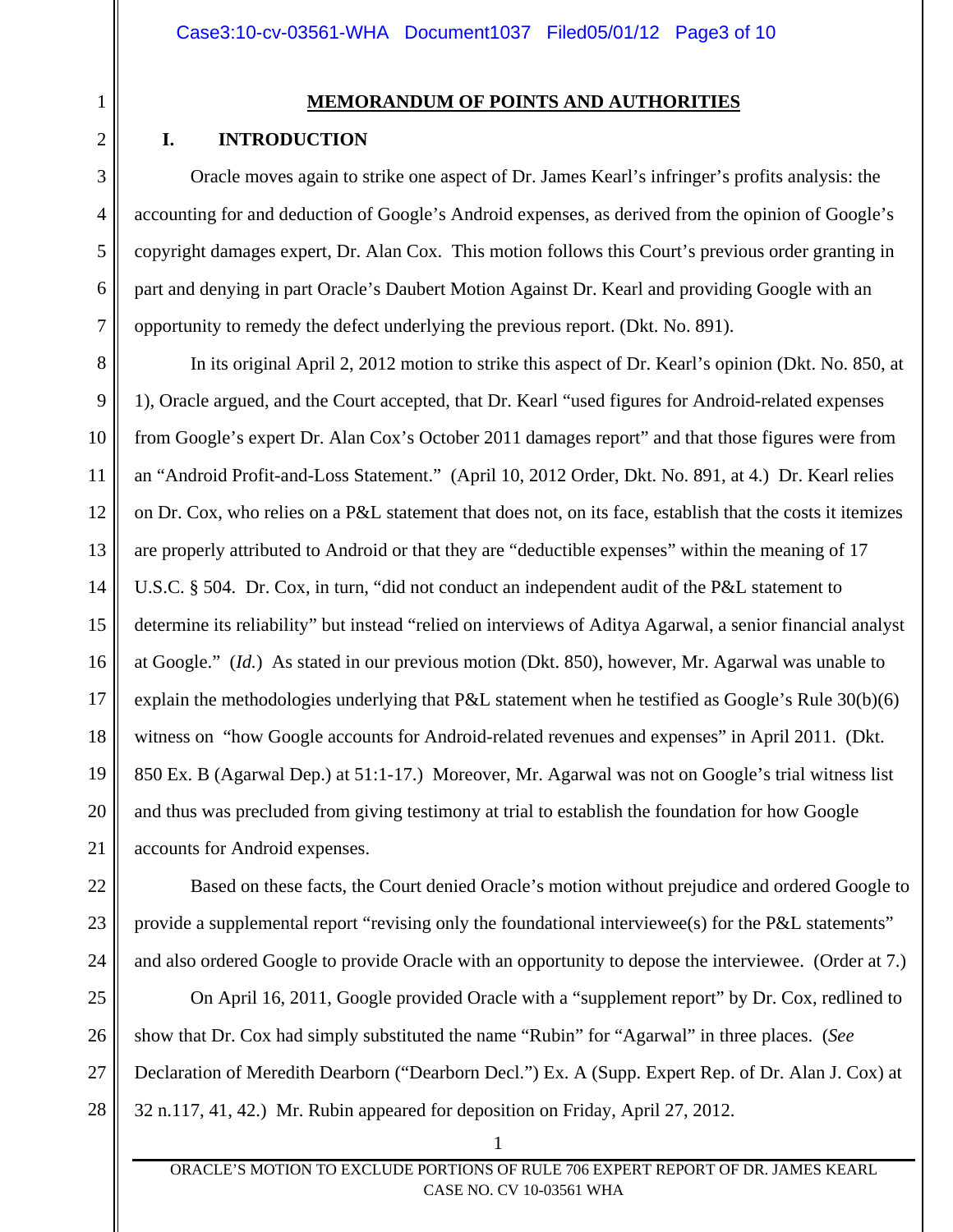Mr. Rubin's testimony suffers from the same defects as Mr. Agarwal's: Mr. Rubin is unable to testify as to how Google allocates expenses for Android as reflected on the Android P&L, and unable to ascertain which expenses, if any, are directly attributable to the infringement. Consequently, Dr. Kearl still cannot offer testimony on Android costs that rest on anything more than Google's expert's unfounded assumption. Accordingly, pursuant to Federal Rules of Evidence 702, 703, and 403, Oracle moves to strike this single aspect of Dr. Kearl's testimony.

#### **II. ARGUMENT**

### **A. Google bears the burden to show that the costs it claims should be deducted from its infringer's profits actually contributed to Android's profits.**

In calculating infringer's profits as a measure of copyright damages, Oracle must "present proof only of the infringer's gross revenue, and the infringer is required to prove his or her deductible expenses and the elements of profit attributable to factors other than the copyrighted work." 17 U.S.C. § 504(b). Google therefore has the statutory burden of proof to show its deductible costs. *See Frank Music Corp. v. Metro-Goldwyn-Mayer, Inc.*, 772 F.2d 505, 514 (9th Cir. 1985) ("Any doubt as to the computation of costs or profits is to be resolved in favor of the plaintiff. . . . If the infringing defendant does not meet its burden of proving costs, the gross figure stands as the defendant's profits.") (citation omitted); *see also Taylor v. Meirick*, 712 F.2d 1112, 1121–22 (7th Cir. 1983) ("It is too much to ask a plaintiff who has proved infringement also to do the defendant's cost accounting.").

Google may only deduct costs that "actually contributed to sales of the infringing work." *Frank Music*, 772 F.2d at 516.<sup>1</sup> Before deducting any category of costs from the raw revenue, a defendant must offer evidence showing how the costs contributed to the production of the infringing work.

In *Frank Music*, the defendant, MGM, introduced evidence at trial that segregated overhead expenses into general categories, such as general and administrative costs, sales and advertising, and engineering and maintenance. MGM then allocated a portion of these costs to the production of the infringing show, Hallelujah Hollywood, based on a ratio of the revenues from that production as compared to MGM Grand's total revenues. *Id.* The district court adopted the defendant's approach, but

1

2

3

 $\overline{a}$ <sup>1</sup> Although *Frank Music* construed an earlier version of the Copyright Act, Congress's amendments do not affect these holdings. Later cases have continued to rely on *Frank Music* for this proposition. *See, e.g.*, *Folkens v. Wyland*, C-01-1241 EDL, 2002 WL 1677708, at \*6 (N.D. Cal. July 22, 2002).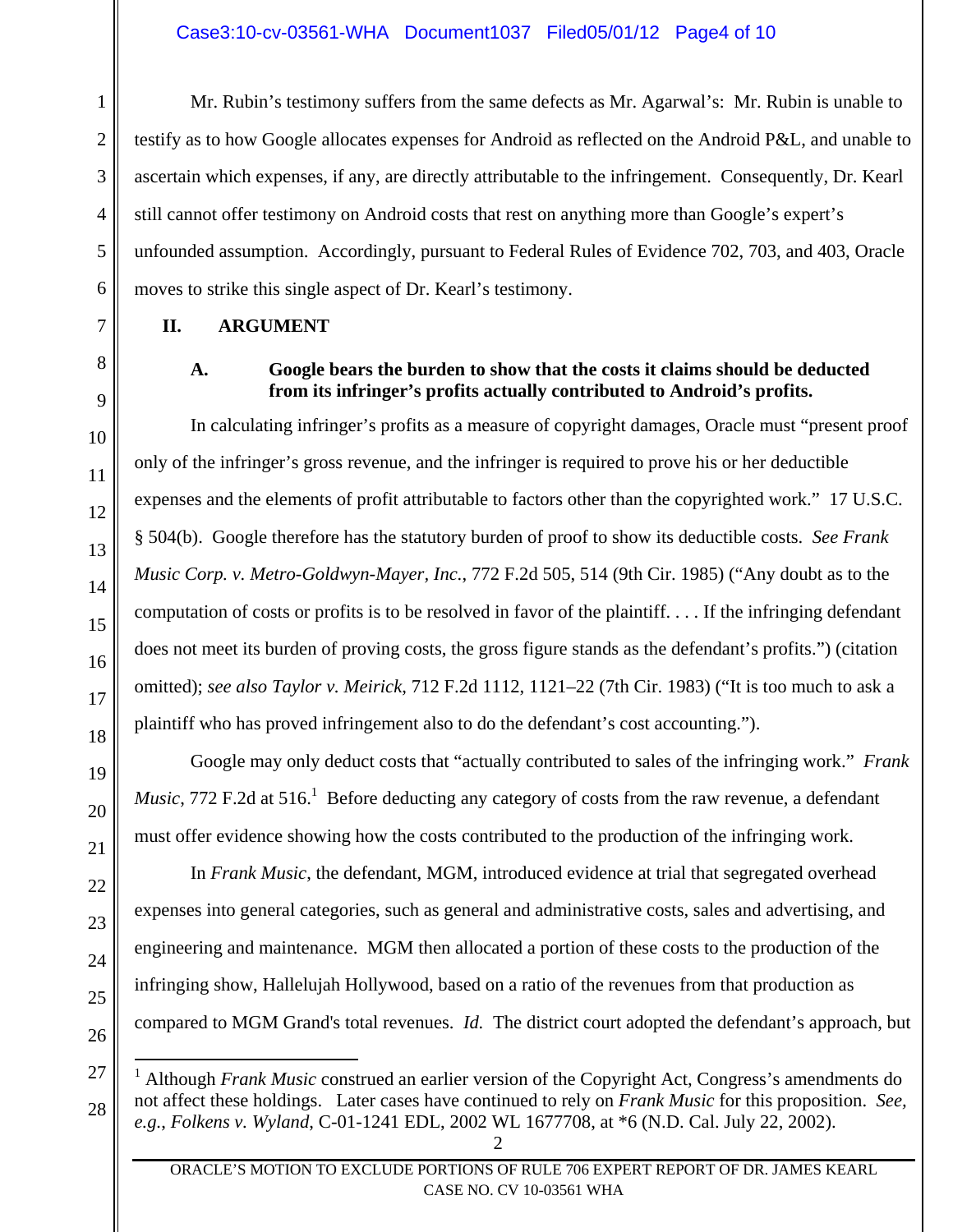### Case3:10-cv-03561-WHA Document1037 Filed05/01/12 Page5 of 10

2 the Ninth Circuit reversed, holding that the district court's finding that MGM had established that its overhead contributed to the infringing show was clear error.

3 4 5 6 7 8 9 10 11 12 13 14 15 16 17 18 19 20 21 The court noted that settled law permitted a deduction for overhead only "when the infringer can demonstrate that [the overhead expense] was of actual assistance in the production, distribution or sale of the infringing product." *Id.* (*citing Kamar Int'l, Inc. v. Russ Berrie & Co*., 752 F.2d 1326, 1332 (9th Cir. 1984) and *Sheldon v. Metro-Goldwyn-Mayer Pictures, Co*., 106 F.2d 45, 54 (2d Cir. 1939), *aff'd*, 309 U.S. 390 (1940)). Although the infringer need not "prove his overhead expenses and their relationship to the infringing production in minute detail," the defendant nonetheless "bears the burden of explaining, at least in general terms, how claimed overhead actually contributed to the production of the infringing work." *Frank Music*, 772 F.2d at 516. On the facts before it, although it did not doubt that "some of defendants' claimed overhead contributed to the production of Hallelujah Hollywood," the Court held that the defendants had offered no evidence of what costs were included in general categories such as 'general and administrative expenses,' nor did they offer any evidence concerning how these costs contributed to the production of *Hallelujah Hollywood*. The defendants contend their burden was met when they introduced evidence of their total overhead costs allocated on a reasonable basis. The district court apparently agreed with this approach. That is not the law of this circuit. Under *Kamar International*, a defendant additionally must show that the categories of overhead actually contributed to sales of the infringing work. 752 F.2d at 1332. We can find no such showing in the record before us. *Id.* Here, therefore, Google bears the burden of demonstrating not just that Google incurred expenses in developing Android, but that those expenses are "deductible" under 17 U.S.C. § 504 in that they actually contributed to the realization of Android profits. Nothing in the P&L statements cited by Dr.

Cox, or in Mr. Rubin's testimony, allows Dr. Cox or Dr. Kearl to express an opinion that would meet that burden.

- 
- 24

22

23

1

### **B. Mr. Rubin was not competent to testify to the "foundational facts" on which Dr. Cox and Dr. Kearl ultimately rely.**

25 26 27 On April 15, 2012 Google served Oracle with a "supplement report" that consisted of another copy of the same Cox report with only three changes. Google substituted (1) the name "Andy Rubin" for "Aditya Agarwal" (Dearborn Decl. Ex. A at 32 n.117); (2) the name and title "Andy Rubin, Vice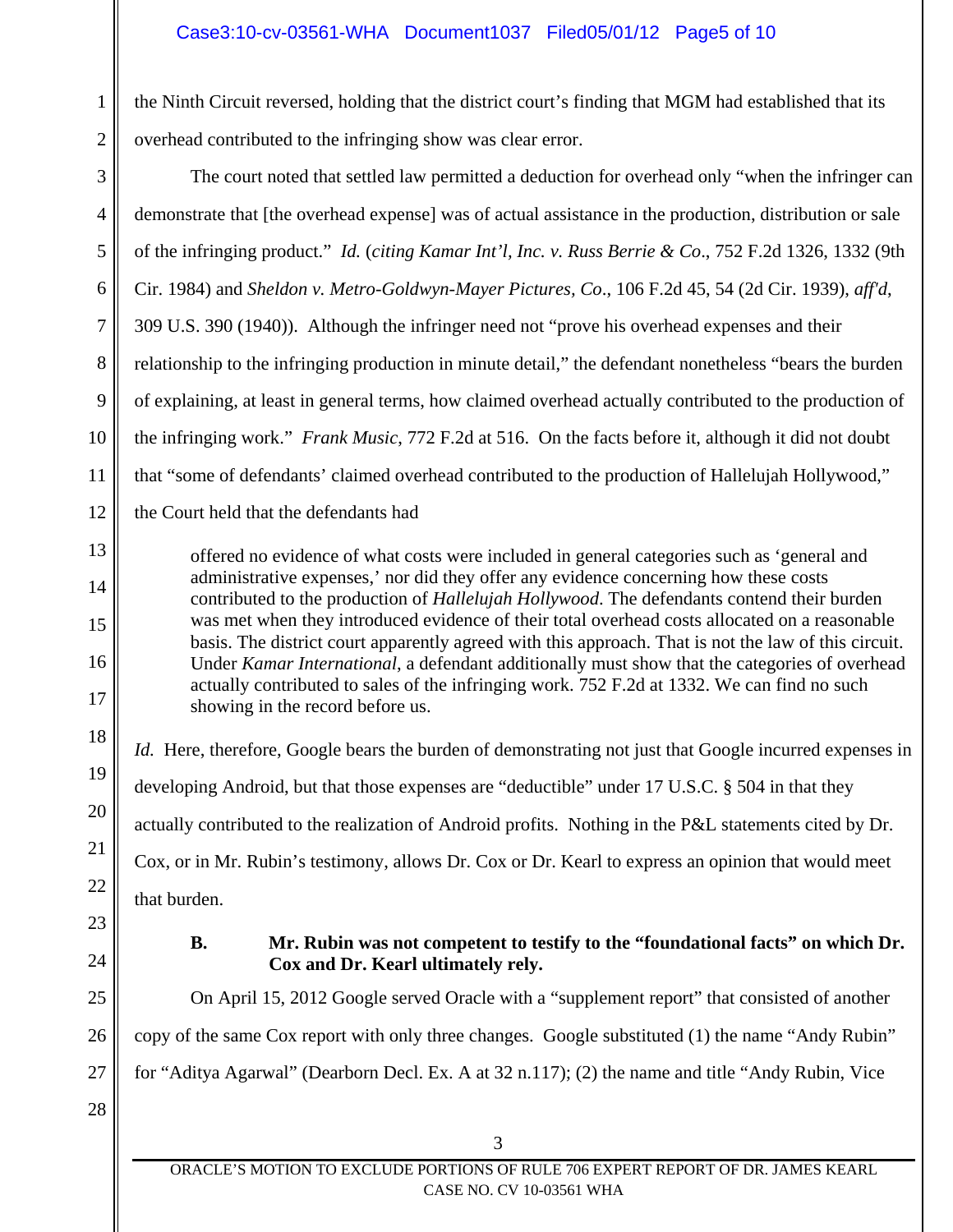#### Case3:10-cv-03561-WHA Document1037 Filed05/01/12 Page6 of 10

 President for Android" for "Aditya Agarwal, Senior Financial Analyst" (*id.* at 41); and (3) "Mr. Rubin" for "Mr. Agarwal" (*id.* at 42).

At his deposition, Mr. Rubin revealed that he had limited knowledge, and in significant cases, no knowledge, of the facts necessary to determine whether the Android P&L accurately reflects Google's deductible expenses under 17 U.S.C. § 504. Mr. Rubin testified that:

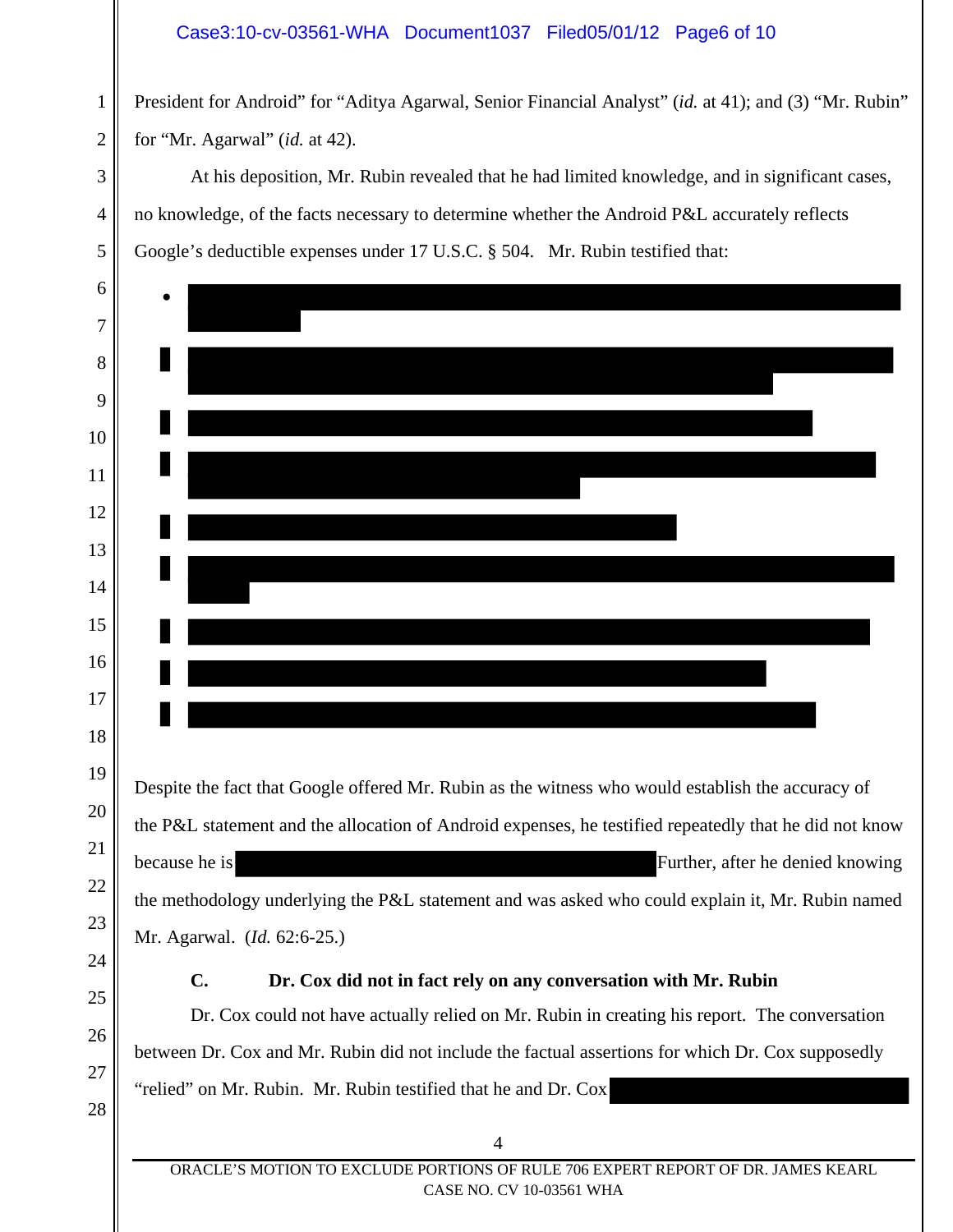|                | Case3:10-cv-03561-WHA Document1037 Filed05/01/12 Page7 of 10                                                 |
|----------------|--------------------------------------------------------------------------------------------------------------|
| $\mathbf{1}$   | He admitted that he had not<br>for                                                                           |
| $\overline{2}$ | discussed with Dr. Cox the few things that Dr. Cox had attributed to him in the "supplement" report.         |
| 3              | For example:                                                                                                 |
| 4              |                                                                                                              |
| 5              |                                                                                                              |
| 6              |                                                                                                              |
| 7              |                                                                                                              |
| 8              |                                                                                                              |
| 9              | (Id. 10:20-11:3; compare Ex. A (Cox Report) at 32.)                                                          |
| 10             |                                                                                                              |
| 11             | ) Indeed, Mr. Rubin testified that he could not support that proposition, because as to the                  |
| 12<br>13       | time period prior to 2008,                                                                                   |
| 14             | (Dearborn Decl. Ex. B (Rubin Dep.) at $11:16-18.$ ) <sup>2</sup>                                             |
| 15             | Similarly, Mr. Rubin testified:                                                                              |
| 16             |                                                                                                              |
| 17             |                                                                                                              |
| 18             |                                                                                                              |
| 19             |                                                                                                              |
| 20             |                                                                                                              |
| 21             |                                                                                                              |
| 22             |                                                                                                              |
| 23             |                                                                                                              |
| 24             | $2^2$ Google may argue that it has dealt with this problem                                                   |
| 25             | (See, e.g., Ex. A (Cox Report), at 33                                                                        |
| 26<br>27       |                                                                                                              |
| 28             |                                                                                                              |
|                | Dr. Cox has disclosed nothing in this regard.<br>5                                                           |
|                | ORACLE'S MOTION TO EXCLUDE PORTIONS OF RULE 706 EXPERT REPORT OF DR. JAMES KEARL<br>CASE NO. CV 10-03561 WHA |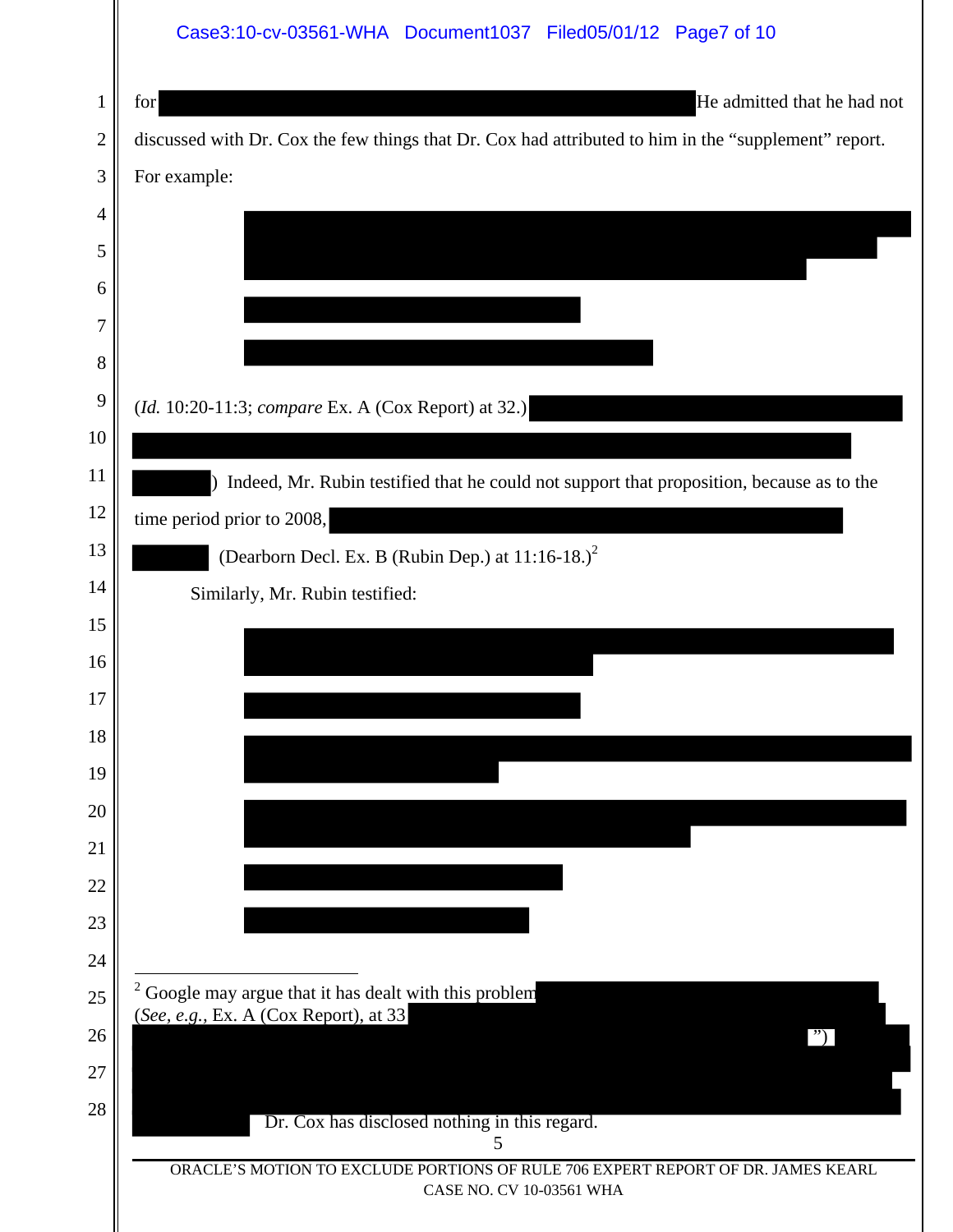|                | Case3:10-cv-03561-WHA Document1037 Filed05/01/12 Page8 of 10                                                 |
|----------------|--------------------------------------------------------------------------------------------------------------|
| 1              |                                                                                                              |
| $\overline{2}$ |                                                                                                              |
| 3              |                                                                                                              |
| 4              |                                                                                                              |
| 5              |                                                                                                              |
| 6              |                                                                                                              |
| $\overline{7}$ |                                                                                                              |
| 8              |                                                                                                              |
| 9              |                                                                                                              |
| 10             |                                                                                                              |
| 11             | (Ex. B (Rubin Dep.) at 21:2-24; compare Ex. A (Cox Report), at 41.)                                          |
| 12             |                                                                                                              |
| 13<br>14       |                                                                                                              |
| 15             | And still further:                                                                                           |
| 16             |                                                                                                              |
| $17\,$         |                                                                                                              |
| 18             |                                                                                                              |
| 19             |                                                                                                              |
| 20             | (Ex. B (Rubin Dep.) at 24:18-23; compare Ex. A (Cox Report) at 42) ('                                        |
| 21             |                                                                                                              |
| 22             |                                                                                                              |
| 23             | "); see also id. 23:5-13 (                                                                                   |
| 24             |                                                                                                              |
| 25<br>26       |                                                                                                              |
| 27             | "). The only three                                                                                           |
| 28             | topics for which Mr. Rubin is cited in Dr. Cox's report were the three aforementioned points.                |
|                | 6                                                                                                            |
|                | ORACLE'S MOTION TO EXCLUDE PORTIONS OF RULE 706 EXPERT REPORT OF DR. JAMES KEARL<br>CASE NO. CV 10-03561 WHA |
|                |                                                                                                              |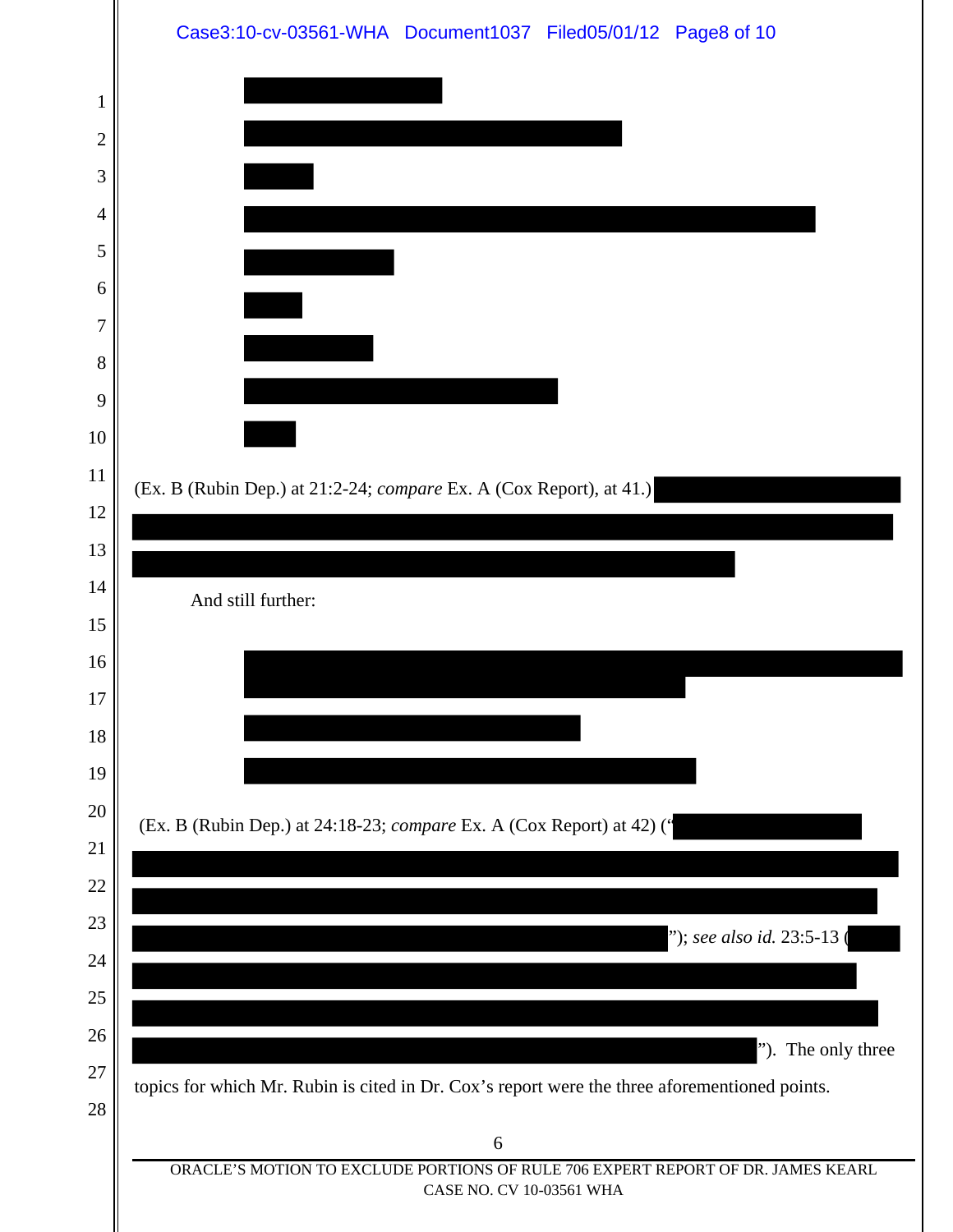# Case3:10-cv-03561-WHA Document1037 Filed05/01/12 Page9 of 10

 $\mathsf{l}\mathsf{l}$ 

| $\mathbf{1}$   | Thus, it is clear that Mr. Rubin (like Mr. Agarwal) did not and could not provide a basis for how                                                               |
|----------------|-----------------------------------------------------------------------------------------------------------------------------------------------------------------|
| $\overline{2}$ | Drs. Cox and Kearl calculated costs. Since Google has not provided a basis to support its claims                                                                |
| 3              | regarding deductible costs for infringer's profits, it cannot offer expert testimony on this point.                                                             |
| 4<br>5         | D.<br>Neither the P&L Statement, Nor Mr. Rubin's Testimony, Specifically Identifies<br>the Android Expenses that "Actually Contributed to the Production of the |
| 6              | <b>Infringing Work"</b>                                                                                                                                         |
| 7              | Google is not entitled to deduct all Android expenses from its revenues to establish infringer's                                                                |
|                | profits. Rather, it may deduct only the expenses that "actually contributed to the production of the                                                            |
| 8              | infringing work." Frank Music, 772 F.2d at 516. Mr. Rubin's deposition revealed that at least some of                                                           |
| 9              | the expenses on the Android P&L were incurred for items that did not contribute to sales of the                                                                 |
| 10             | infringing work. For example, Mr. Rubin testified that                                                                                                          |
| 11             | $(E.g., Ex. B (Rubin Dep.)$ at 51:2-20.) Such                                                                                                                   |
| 12             | expenses represent the cost of exploring alternatives to infringement, or alternative means of infringing,                                                      |
| 13             | but cannot be said to contribute to the production of the infringing work. Similarly, the largest category                                                      |
| 14             | of expense on the Android P&L is<br>t. (See TX 1079.)                                                                                                           |
| 15             |                                                                                                                                                                 |
| 16             |                                                                                                                                                                 |
| 17             |                                                                                                                                                                 |
| 18             | (Ex. B (Rubin Dep.) at $46:5-12$ ; $51:2-20$ .) Such expenses may                                                                                               |
| 19             | belong on a P&L for the business unit, but they are not "deductible expenses" for purposes of copyright                                                         |
| 20             | infringer's profits. Frank Music, 772 F.2d at 516. It is impossible to determine from the P&L or from                                                           |
| 21             |                                                                                                                                                                 |
| 22             | Mr. Rubin's testimony which expenses should be so classified, or how large those expenses are.                                                                  |
| 23             | <b>CONCLUSION</b><br>III.                                                                                                                                       |
| 24             | The Court ordered Google to provide a foundational interviewee to support the analysis in the                                                                   |
|                | Kearl report. Google failed to do so. Consequently, the Court should prohibit Dr. Kearl from testifying                                                         |
| 25             | as to the amount of Google's cost deductions in his infringer's profits analysis.                                                                               |
| 26             |                                                                                                                                                                 |
| 27             |                                                                                                                                                                 |
| 28             |                                                                                                                                                                 |
|                | $\overline{7}$                                                                                                                                                  |
|                | ORACLE'S MOTION TO EXCLUDE PORTIONS OF RULE 706 EXPERT REPORT OF DR. JAMES KEARL<br>CASE NO. CV 10-03561 WHA                                                    |